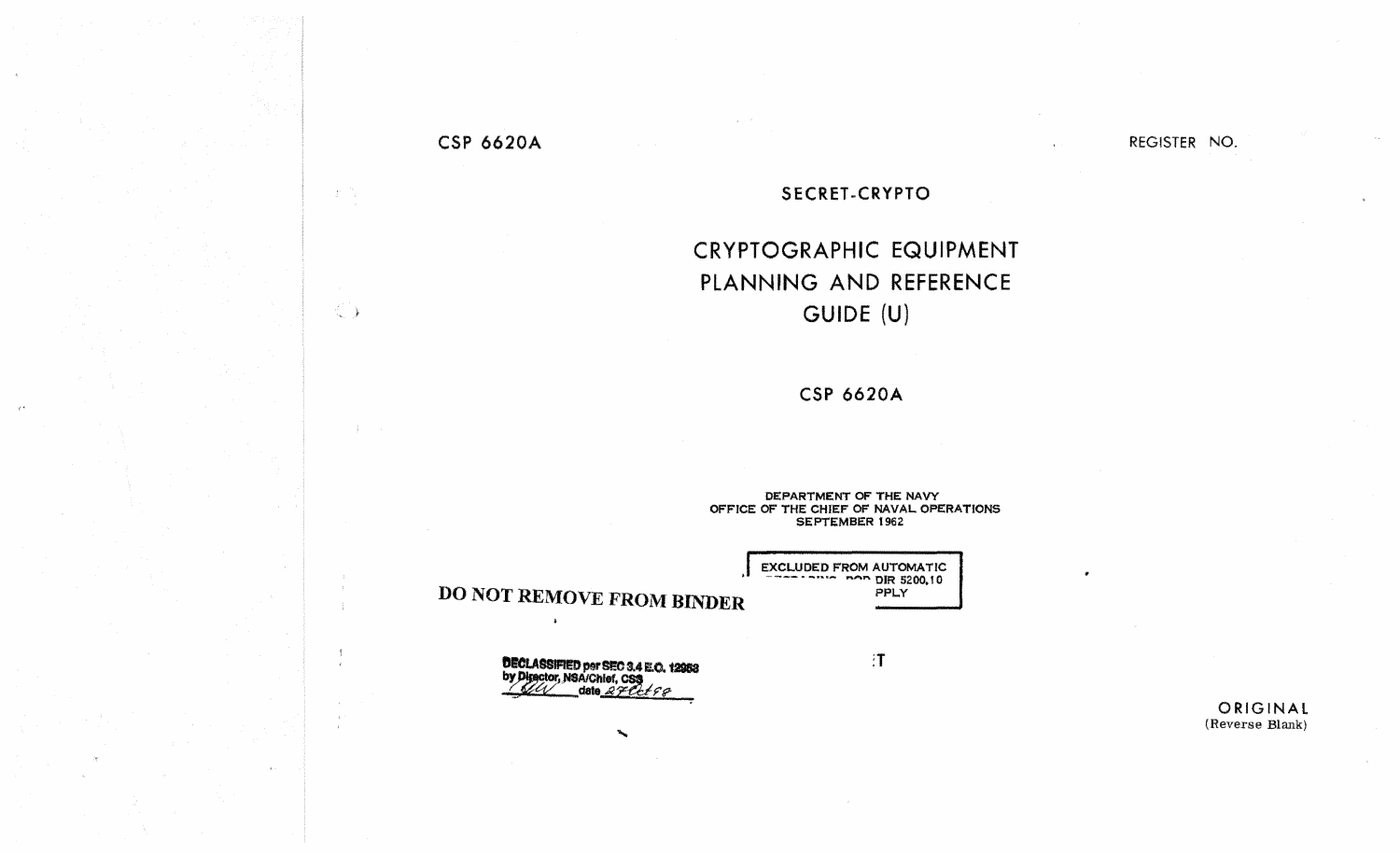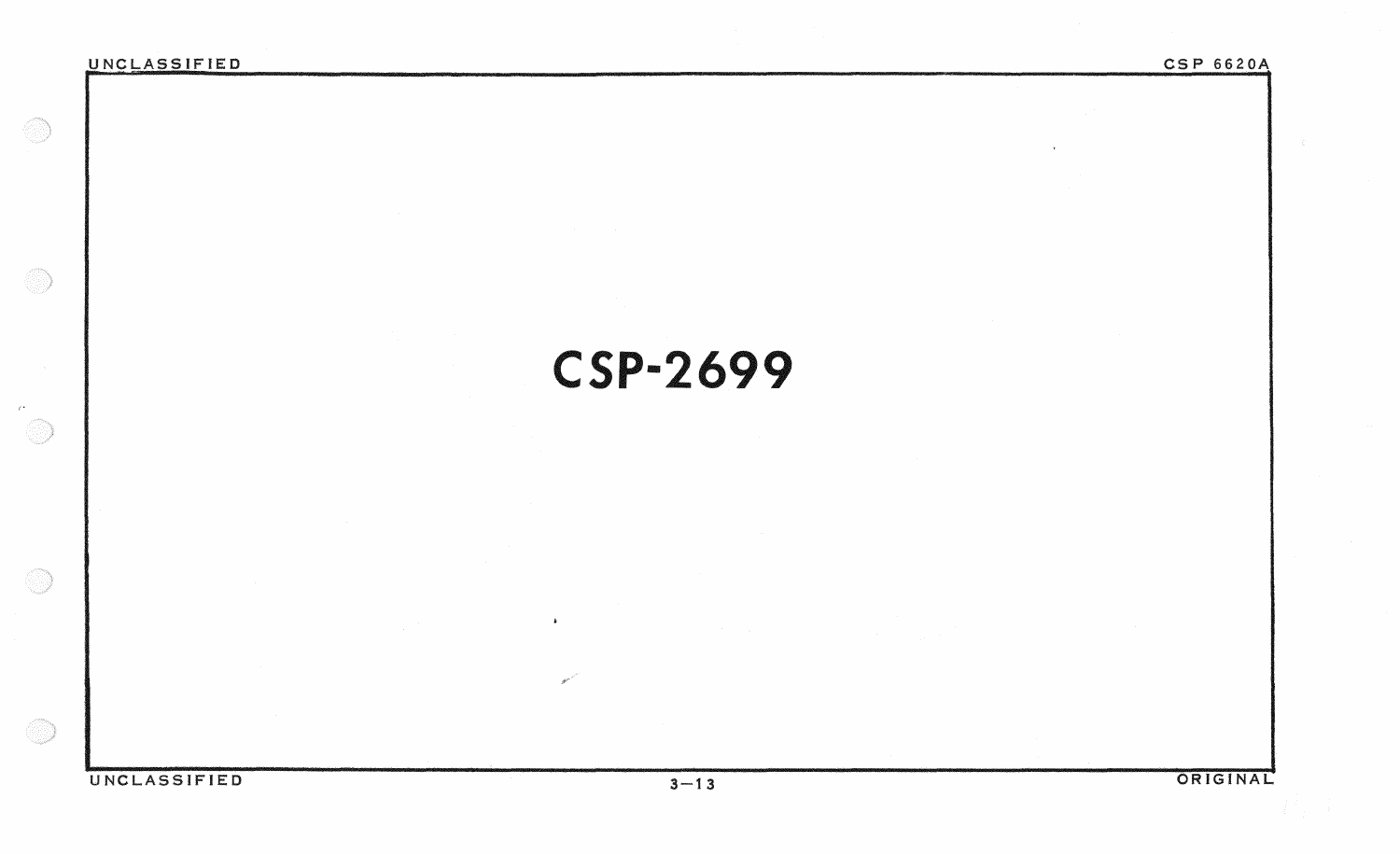$\begin{picture}(20,20) \put(0,0){\line(1,0){10}} \put(15,0){\line(1,0){10}} \put(15,0){\line(1,0){10}} \put(15,0){\line(1,0){10}} \put(15,0){\line(1,0){10}} \put(15,0){\line(1,0){10}} \put(15,0){\line(1,0){10}} \put(15,0){\line(1,0){10}} \put(15,0){\line(1,0){10}} \put(15,0){\line(1,0){10}} \put(15,0){\line(1,0){10}} \put(15,0){\line(1$ 

 $\circledS$ 

 $\circledcirc$ 

O)

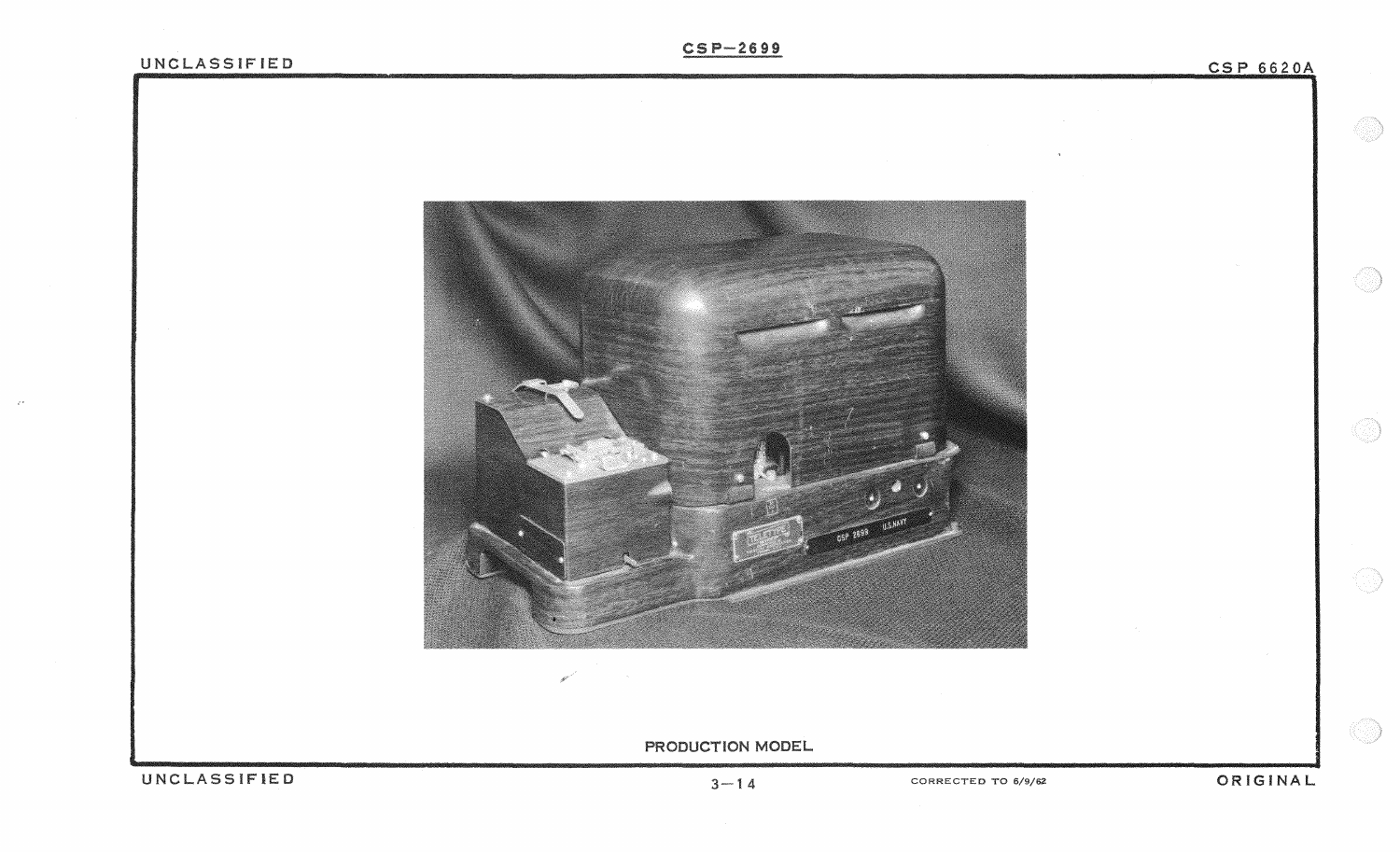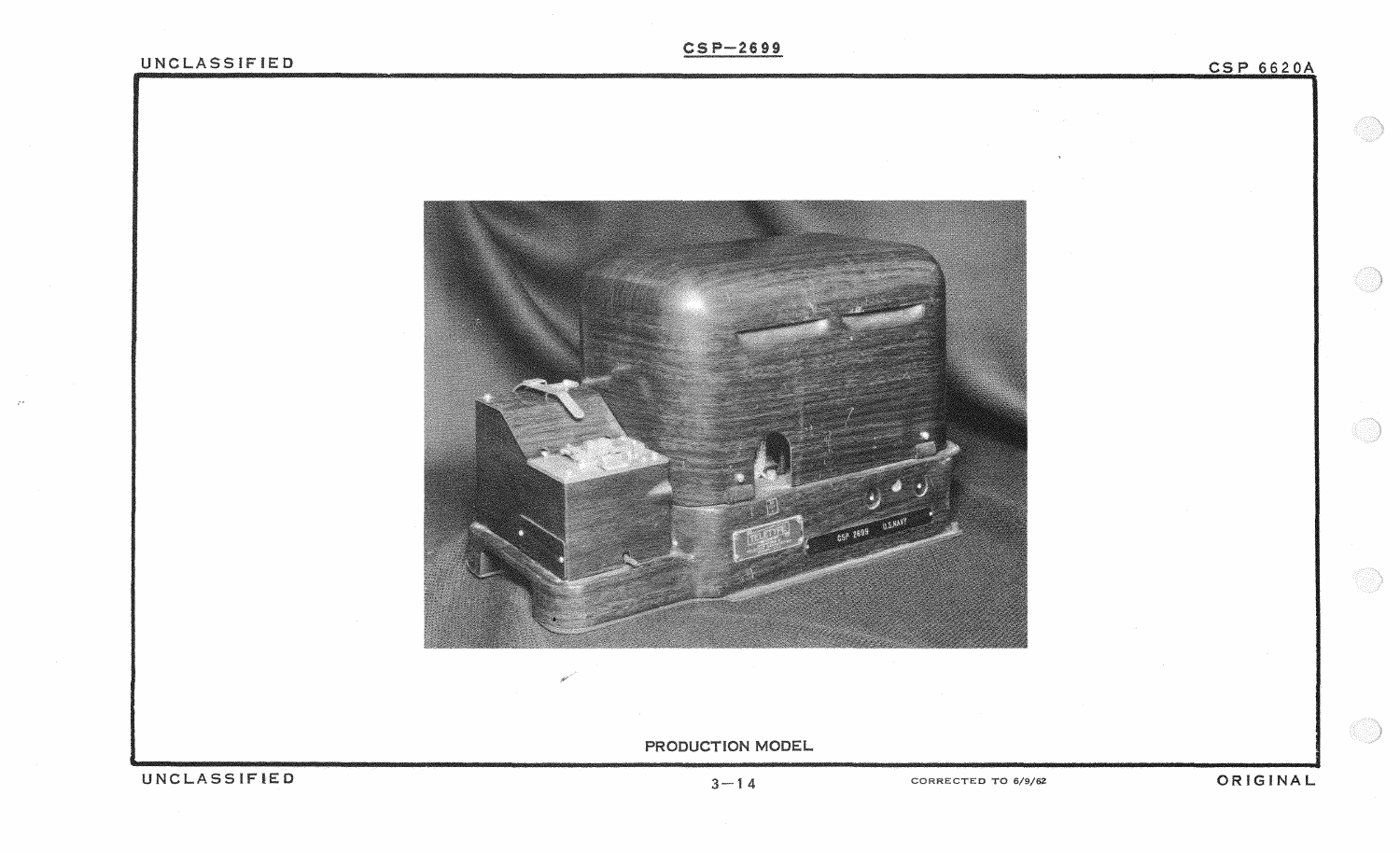| SECRET                                    |                                                                                                                                                                                                                                                                                                                                                                |                 |               |                                          |               | $CSP-2699$    |               |                        |               |                      |               |                |               |              | <b>CSP 6620A</b> |
|-------------------------------------------|----------------------------------------------------------------------------------------------------------------------------------------------------------------------------------------------------------------------------------------------------------------------------------------------------------------------------------------------------------------|-----------------|---------------|------------------------------------------|---------------|---------------|---------------|------------------------|---------------|----------------------|---------------|----------------|---------------|--------------|------------------|
| <b>DESCRIPTION</b>                        | A SPECIAL ELECTRO-MECHANICAL TRANSMITTER-DISTRIBUTOR (T/D) (TAPE READER) DESIGNED FOR USE IN THE<br>PYTHON CRYPTOSYSTEM. IT IS USED TO READ KEY (ON ONE-TIME TAPE) INTO A MIXER IN WHICH THE KEY IS COMBINED<br>WITH THE PLAIN OR CIPHER TEXT SIMILARLY READ INTO THE MIXER BY A CONVENTIONAL T/D, THEREBY EFFECTING<br>ENCRYPTION OR DECRYPTION RESPECTIVELY. |                 |               |                                          |               |               |               |                        |               |                      |               |                |               |              |                  |
| <b>STATUS</b>                             | IN USE.<br><b>SPARE PARTS SUPPORT - ESO</b>                                                                                                                                                                                                                                                                                                                    |                 |               |                                          |               |               |               |                        |               |                      |               |                |               |              |                  |
| <b>TRAINING</b>                           | NO SPECIALIZED TRAINING REQUIRED.                                                                                                                                                                                                                                                                                                                              |                 |               |                                          |               |               |               |                        |               |                      |               |                |               |              |                  |
| <b>CRYPTOSYSTEM</b>                       | <b>PYTHON</b>                                                                                                                                                                                                                                                                                                                                                  |                 |               |                                          |               |               |               |                        |               |                      |               |                |               |              |                  |
| <b>CLASSIFICATION</b>                     | EQUIPMENT! UNCLAS.<br>KEYING MATERIAL! SECRET<br>TRAFFIC: ALL CLASSIFICATIONS (FOR TOP SECRET AND SPECIAL CATEGORY TRAFFIC CSPM 1C, 1-50 REFERS)                                                                                                                                                                                                               |                 |               |                                          |               |               |               |                        |               |                      |               |                |               |              |                  |
| <b>PUBLICATIONS</b>                       | TM 11-2222 (ARMY TECHNICAL MANUAL)<br>ARMY DESIGNATION FOR THE CSP-2699 IS TT-21(SIGTOT)                                                                                                                                                                                                                                                                       |                 |               |                                          |               |               |               |                        |               |                      |               |                |               |              |                  |
| <b>PROCUREMENT</b><br>(COST IN THOUSANDS) | UNIT COST                                                                                                                                                                                                                                                                                                                                                      | <b>PAST</b>     |               | FY 1963                                  |               |               | FY 1964       | FY 1965                |               | FY 1966              |               | <b>FUTURE</b>  |               | <b>TOTAL</b> |                  |
|                                           | \$450<br>(AVERAGE)                                                                                                                                                                                                                                                                                                                                             | <b>QTY</b>      | <b>AMOUNT</b> | QTY                                      | <b>AMOUNT</b> | QTY.          | <b>AMOUNT</b> | QTY.                   | <b>AMOUNT</b> | QTY                  | <b>AMOUNT</b> | QTY            | <b>AMOUNT</b> | QTY          | <b>AMOUNT</b>    |
|                                           |                                                                                                                                                                                                                                                                                                                                                                | 614             | 256           |                                          |               |               |               |                        |               |                      |               |                |               | 614          | 256              |
| <b>PHYSICAL</b>                           | <b>HEIGHT</b>                                                                                                                                                                                                                                                                                                                                                  | <b>WIDTH</b>    |               | <b>DEPTH</b>                             |               | <b>WEIGHT</b> |               | <b>VOLTAGE</b>         |               | <b>POWER</b>         |               | <b>REMARKS</b> |               |              |                  |
| <b>CHARACTERISTICS</b>                    | 81/21N                                                                                                                                                                                                                                                                                                                                                         | 9 <sub>IN</sub> |               | $\ddot{\phantom{1}}$<br>15 <sub>IN</sub> |               | $30$ LBS.     |               | 115<br>$(50 - 60$ CPS) |               | 65 WATTS             |               |                |               |              |                  |
|                                           | NOTE: THE CSP-2699 HAS UNDESIRABLE RADIATION CHARACTERISTICS. AS RAPIDLY AS FEASIBLE IT (AND ASSO-<br>CIATED MIXERS) WILL BE REPLACED BY THE HW-10 AND HW-19A.<br>$\sim 10^{-11}$                                                                                                                                                                              |                 |               |                                          |               |               |               |                        |               |                      |               |                |               |              |                  |
| <b>SECRET</b>                             |                                                                                                                                                                                                                                                                                                                                                                |                 |               | $3 - 15$                                 |               |               |               |                        |               | CORRECTED TO 8/30/62 |               |                |               |              | ORIGINAL         |

a Sid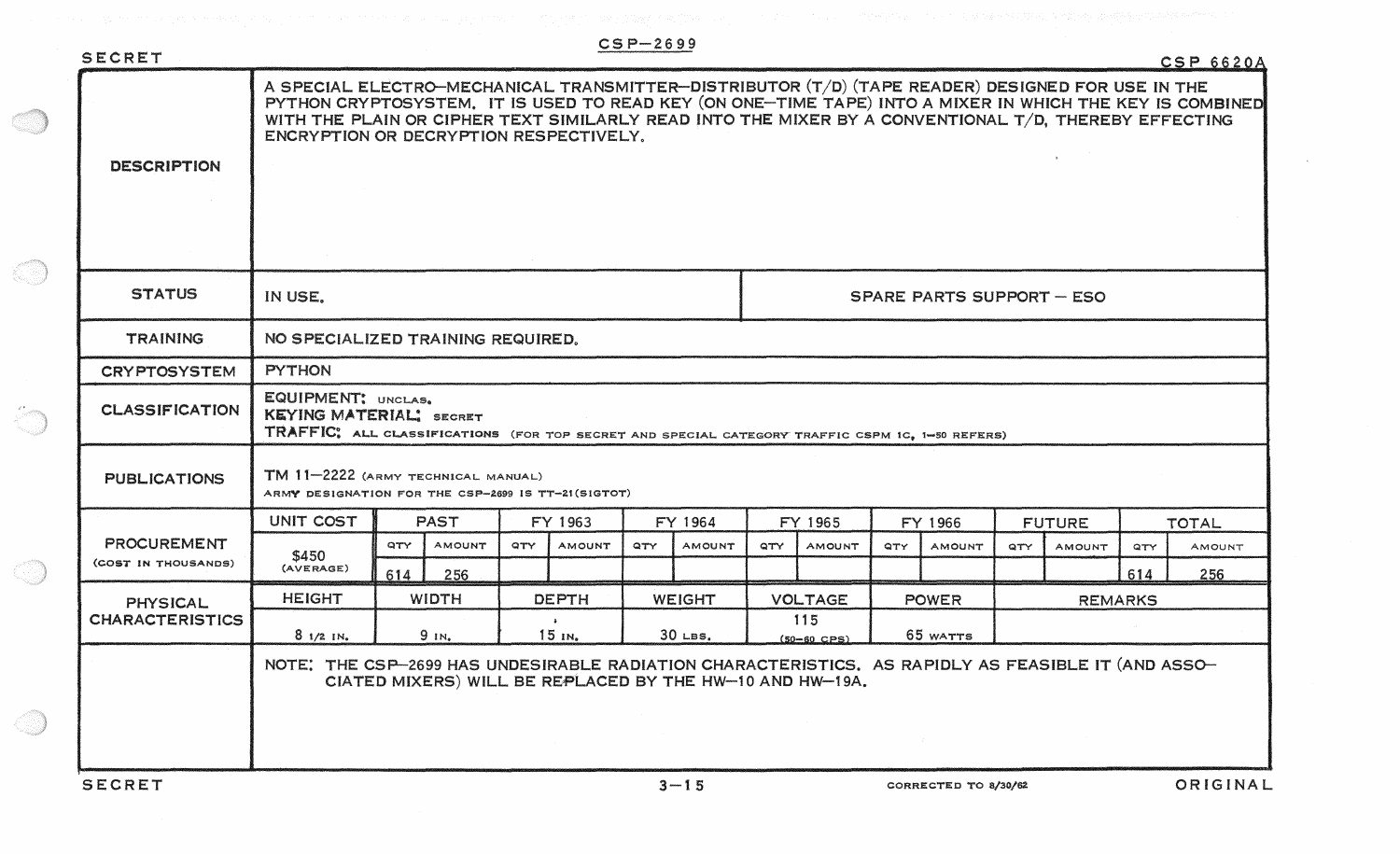